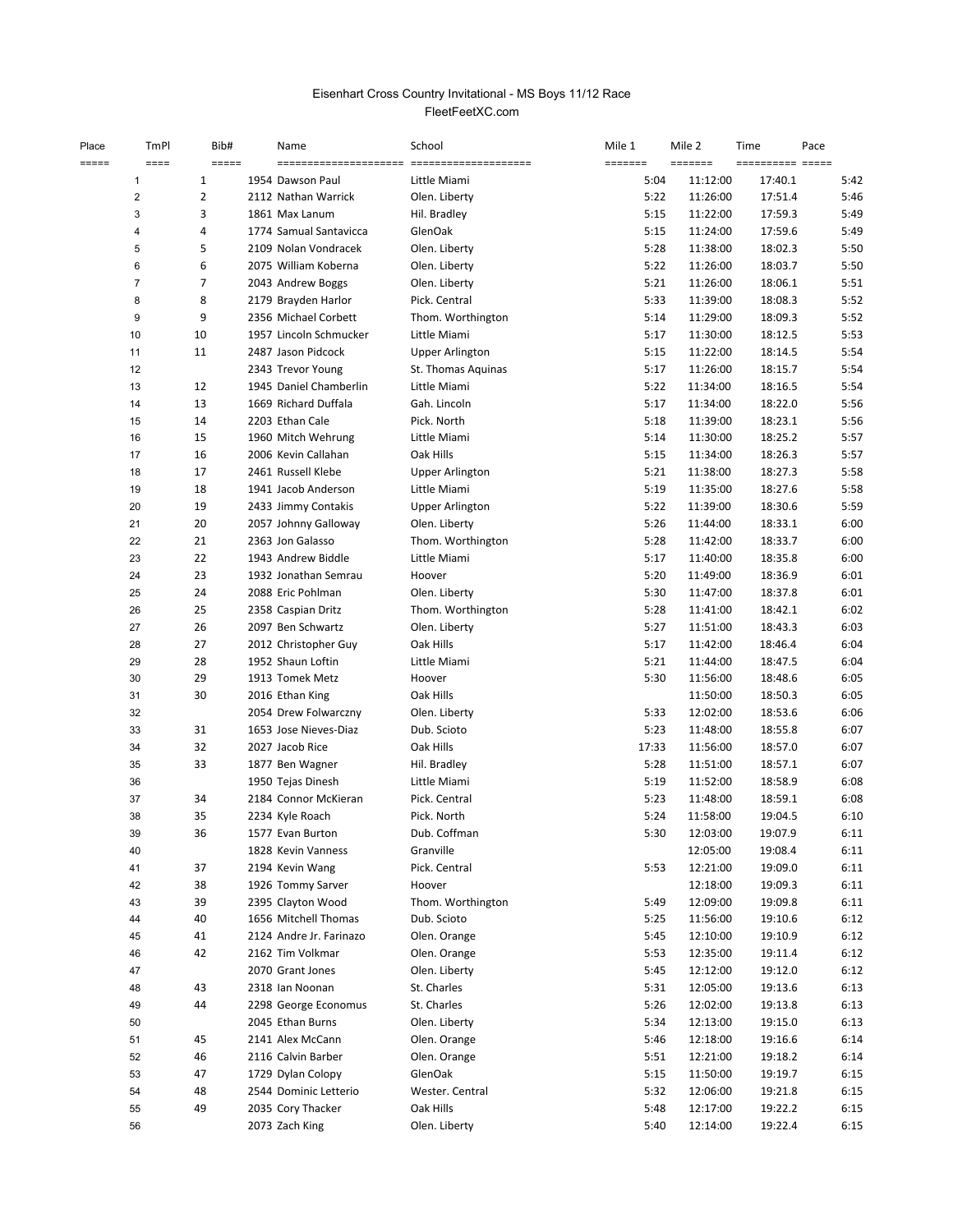| 57  | 50 | 2169 Patrick Yeon       | Olen. Orange           | 5:43  | 12:18:00 | 19:23.2 | 6:16 |
|-----|----|-------------------------|------------------------|-------|----------|---------|------|
| 58  | 51 | 2372 Jagger Keeney      | Thom. Worthington      | 5:54  | 12:23:00 | 19:23.8 | 6:16 |
| 59  | 52 | 2367 Will Houser        | Thom. Worthington      | 18:03 | 12:23:00 | 19:25.0 | 6:16 |
| 60  | 53 | 2463 Cooper Lape        | Upper Arlington        | 5:35  | 12:13:00 | 19:26.2 | 6:17 |
| 61  |    | 2089 Jlord Polintan     | Olen. Liberty          | 5:49  | 12:23:00 | 19:26.3 | 6:17 |
| 62  |    | 2077 Tyler Lackey       | Olen. Liberty          | 5:44  | 12:16:00 | 19:26.9 | 6:17 |
| 63  | 54 | 2158 Logan Sigler       | Olen. Orange           | 5:49  | 12:24:00 | 19:29.0 | 6:18 |
| 64  | 55 | 2245 Zac Wigington      | Pick. North            | 5:52  | 12:31:00 | 19:29.8 | 6:18 |
| 65  | 56 | 1987 Gary Markin        | Marysville             | 5:33  | 12:16:00 | 19:30.4 | 6:18 |
| 66  |    | 2095 James Rogers       | Olen. Liberty          | 5:49  | 12:24:00 | 19:32.0 | 6:19 |
| 67  |    | 2063 Ryan Hedderman     | Olen. Liberty          | 5:47  | 12:21:00 | 19:32.6 | 6:19 |
| 68  | 57 | 2238 Sean Shuster       | Pick. North            | 18:13 | 12:28:00 | 19:33.2 | 6:19 |
| 69  | 58 | 2551 Nathan Schroeder   | Wester. Central        | 5:42  | 12:19:00 | 19:40.1 | 6:21 |
| 70  | 59 | 2428 Caleb Browning     | <b>Upper Arlington</b> | 5:24  | 12:20:00 | 19:43.7 | 6:22 |
| 71  | 60 | 1658 Tyler Willman      | Dub. Scioto            | 5:48  | 12:25:00 | 19:46.4 | 6:23 |
| 72  |    | 2098 Ben Schwieger      | Olen. Liberty          | 5:47  | 12:25:00 | 19:46.5 | 6:23 |
| 73  | 61 | 2302 Jacob Franz        | St. Charles            | 5:29  | 12:12:00 | 19:51.3 | 6:25 |
| 74  | 62 | 2013 Samuel Herzog      | Oak Hills              | 6:00  | 12:44:00 | 19:53.7 | 6:26 |
| 75  | 63 | 1933 Drew Shotts        | Hoover                 | 5:54  | 12:29:00 | 19:54.0 | 6:26 |
| 76  |    | 2103 Nathan Strakowski  | Olen. Liberty          | 5:52  | 12:36:00 | 19:55.9 | 6:26 |
|     |    |                         |                        | 5:50  |          |         | 6:27 |
| 77  | 64 | 2339 Mauricio Zamaripa  | St. Charles            |       | 12:36:00 | 19:57.9 |      |
| 78  | 65 | 2366 Devin Houdek       | Thom. Worthington      | 18:41 | 12:49:00 | 19:58.1 | 6:27 |
| 79  | 66 | 1665 Donovan Cook       | Gah. Lincoln           | 5:28  | 12:35:00 | 19:59.2 | 6:27 |
| 80  | 67 | 1575 Michael Brown      | Dub. Coffman           | 5:29  | 12:32:00 | 19:59.7 | 6:27 |
| 81  | 68 | 2166 Luke Wingert       | Olen. Orange           | 6:04  | 12:48:00 | 20:00.3 | 6:28 |
| 82  | 69 | 2543 Ben Leonard        | Wester. Central        | 5:47  | 12:32:00 | 20:01.2 | 6:28 |
| 83  | 70 | 1708 Maximillian Wright | Gah. Lincoln           | 5:34  | 12:34:00 | 20:03.1 | 6:29 |
| 84  |    | 2072 Alex King          | Olen. Liberty          | 5:53  | 12:43:00 | 20:03.2 | 6:29 |
| 85  | 71 | 2201 Jacob Butler       | Pick. North            | 18:33 | 12:32:00 | 20:03.6 | 6:29 |
| 86  | 72 | 2336 Ben Wolfe          | St. Charles            | 6:02  | 12:47:00 | 20:03.7 | 6:29 |
| 87  |    | 2059 Tomas Gonzalez     | Olen. Liberty          | 5:26  | 12:12:00 | 20:04.1 | 6:29 |
| 88  | 73 | 1763 Dillon McFarland   | GlenOak                | 5:24  | 12:23:00 | 20:04.4 | 6:29 |
| 89  | 74 | 1873 Kevin Slyh         | Hil. Bradley           | 5:58  | 12:48:00 | 20:04.9 | 6:29 |
| 90  | 75 | 2471 Andrew Mastruserio | <b>Upper Arlington</b> | 5:51  | 12:38:00 | 20:05.0 | 6:29 |
| 91  | 76 | 1650 Evan Hall          | Dub. Scioto            | 5:49  | 12:34:00 | 20:05.1 | 6:29 |
| 92  |    | 2340 Javaz Mincy        | St. Thomas Aquinas     | 5:58  | 12:51:00 | 20:06.9 | 6:30 |
| 93  | 77 | 1870 Dryden Sawchuk     | Hil. Bradley           | 6:06  | 12:58:00 | 20:07.0 | 6:30 |
| 94  |    | 2046 Evan Butterman     | Olen. Liberty          | 5:53  | 12:42:00 | 20:08.2 | 6:30 |
| 95  | 78 | 1882 Zach Art           | Hoover                 | 5:47  | 12:38:00 | 20:08.4 | 6:30 |
| 96  | 79 | 1929 Luke Schaney       | Hoover                 | 5:43  | 12:19:00 | 20:09.5 | 6:31 |
| 97  | 80 | 1880 Matt Zellner       | Hil. Bradley           | 5:50  | 12:51:00 | 20:12.1 | 6:31 |
| 98  |    | 2129 Merek Helmer       | Olen. Orange           | 5:44  | 12:37:00 | 20:12.6 | 6:32 |
| 99  | 81 | 1745 Noah Griffor       | GlenOak                | 5:54  | 12:44:00 | 20:12.6 | 6:32 |
| 100 | 82 | 2432 Nicholas Chieffo   | <b>Upper Arlington</b> | 5:40  | 12:46:00 | 20:13.2 | 6:32 |
| 101 | 83 | 2237 Grant Schroeder    | Pick. North            | 5:36  | 12:34:00 | 20:14.1 | 6:32 |
| 102 | 84 | 1728 Rocco Cleavenger   | GlenOak                | 6:04  | 12:51:00 | 20:14.9 | 6:32 |
| 103 | 85 | 2242 Kyler Waites       | Pick. North            | 5:50  | 12:37:00 | 20:15.1 | 6:32 |
| 104 |    | 2377 Nathan Mild        | Thom. Worthington      | 18:50 | 12:53:00 | 20:17.0 | 6:33 |
| 105 | 86 | 1611 Ryan McCarthy      | Dub. Coffman           | 5:56  | 12:44:00 | 20:17.7 | 6:33 |
| 106 |    | 2241 Vasmi Vanguri      | Pick. North            | 5:57  | 12:53:00 | 20:19.2 | 6:34 |
| 107 | 87 | 1600 Lucas Klosterman   | Dub. Coffman           | 6:01  | 12:53:00 | 20:19.7 | 6:34 |
| 108 | 88 | 1741 David Flood        | GlenOak                | 5:55  | 12:52:00 | 20:19.7 | 6:34 |
| 109 |    | 2128 Lake Harris        | Olen. Orange           | 6:06  | 12:49:00 | 20:21.0 | 6:34 |
| 110 |    | 2346 Aditya Airi        | Thom. Worthington      | 6:00  | 12:44:00 | 20:22.1 | 6:35 |
| 111 |    | 2068 Joey Jo            | Olen. Liberty          | 5:58  | 12:49:00 | 20:22.3 | 6:35 |
| 112 | 89 | 1743 Jace Floyd         | GlenOak                | 5:58  | 12:49:00 | 20:23.4 | 6:35 |
| 113 |    | 2418 Cutter Vernon      | Tri-Valley             | 5:54  | 12:54:00 | 20:24.5 | 6:35 |
|     |    | 2460 Joseph Kerstetter  | <b>Upper Arlington</b> | 5:38  | 12:42:00 | 20:24.7 | 6:36 |
| 114 |    | 2140 Arman Lopeman      | Olen. Orange           | 6:04  | 12:49:00 | 20:25.0 | 6:36 |
| 115 |    | 2239 Hunter Thiede      |                        |       |          | 20:25.7 | 6:36 |
| 116 |    |                         | Pick. North            | 5:50  | 12:51:00 |         |      |
| 117 | 90 | 2307 Jakob Janoski      | St. Charles            | 5:41  | 12:33:00 | 20:26.3 | 6:36 |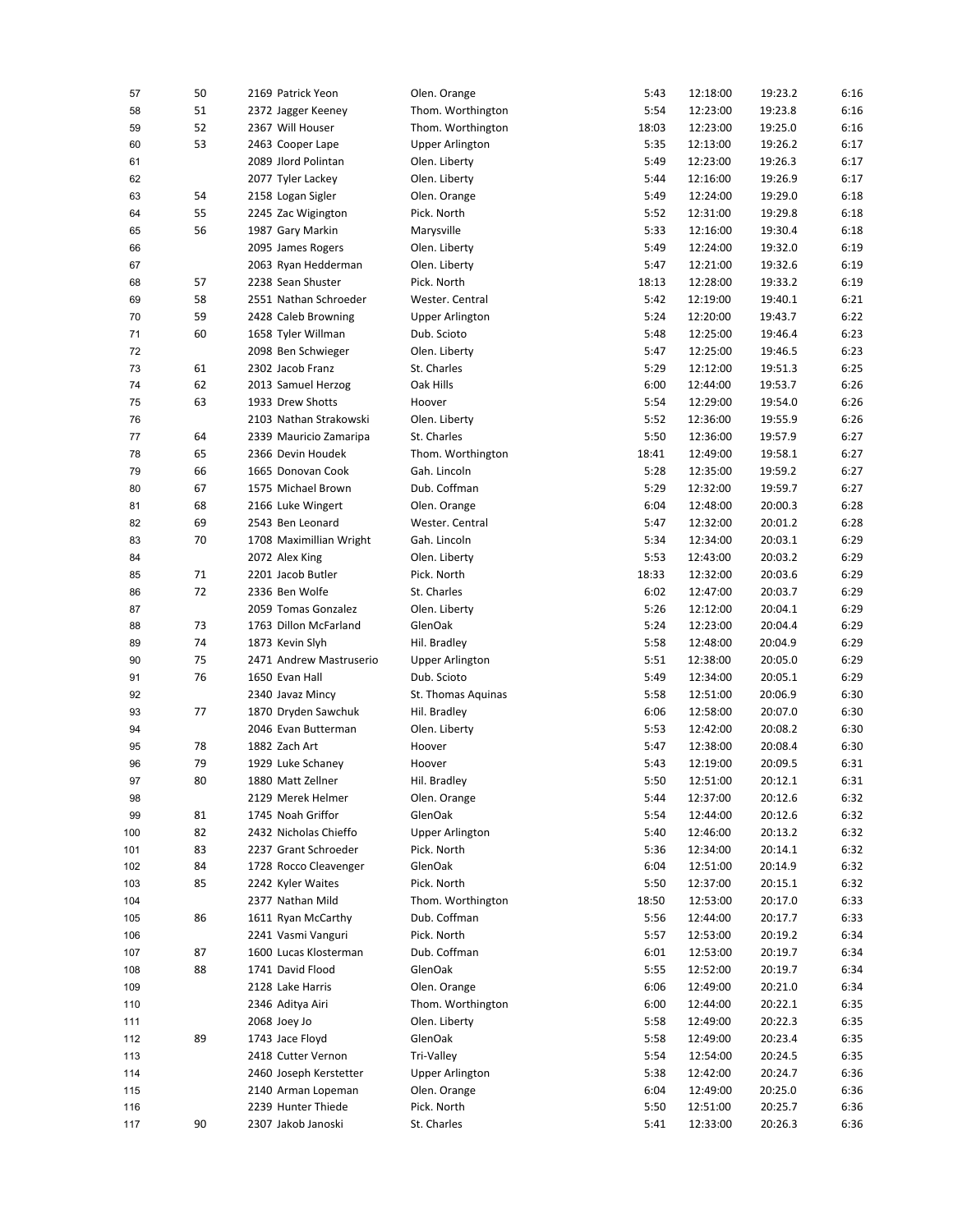| 118 | 91  | 1570 Richard An            | Dub. Coffman           | 5:59 | 12:53:00 | 20:28.0 | 6:37 |
|-----|-----|----------------------------|------------------------|------|----------|---------|------|
| 119 | 92  | 2299 Jacob Egelhoff        | St. Charles            | 5:52 | 12:48:00 | 20:28.4 | 6:37 |
| 120 | 93  | 2011 Dominic Gregg         | Oak Hills              | 5:40 | 12:39:00 | 20:32.9 | 6:38 |
| 121 | 94  | 1595 Adam Ilcin            | Dub. Coffman           | 6:05 | 13:06:00 | 20:35.3 | 6:39 |
| 122 |     | 1955 Joseph Quatman        | Little Miami           | 6:01 | 12:51:00 | 20:36.2 | 6:39 |
| 123 |     | 1747 Clay Hawkins          | GlenOak                | 6:07 | 13:01:00 | 20:37.4 | 6:40 |
| 124 |     | 2094 Mitchell Reitz        | Olen. Liberty          | 5:52 | 12:52:00 | 20:37.8 | 6:40 |
| 125 |     | 2281 Will Blubaugh         | St. Charles            | 6:02 | 13:04:00 | 20:38.2 | 6:40 |
| 126 | 95  | 1893 Max Faass             | Hoover                 | 6:11 | 13:10:00 | 20:40.4 | 6:41 |
| 127 |     | 2151 Tyler Sauer           | Olen. Orange           | 6:12 | 13:05:00 | 20:41.0 | 6:41 |
| 128 |     | 2575 D'Angelo Phillips     | Wester. North          | 5:47 | 12:53:00 | 20:43.2 | 6:42 |
| 129 | 96  | 2617 Josiah Schooler       | Wor. Kilbourne         | 6:01 | 13:10:00 | 20:44.0 | 6:42 |
| 130 |     | 1730 Mikail Compton        | GlenOak                | 5:25 | 12:15:00 | 20:44.4 | 6:42 |
| 131 |     | 1906 Jacob Kritzell        | Hoover                 | 6:15 | 13:11:00 | 20:44.9 | 6:42 |
| 132 |     | 1768 Jonah Nieschwitz      | GlenOak                | 6:00 | 13:05:00 | 20:47.2 | 6:43 |
| 133 |     | 1779 Michael Stamaton      | GlenOak                | 6:03 | 13:00:00 | 20:47.3 | 6:43 |
| 134 |     | 2101 David Smith           | Olen. Liberty          | 6:07 | 13:09:00 | 20:48.1 | 6:43 |
|     |     | 2160 Corey Strauss         | Olen. Orange           | 5:52 | 12:50:00 | 20:48.8 | 6:43 |
| 135 |     |                            |                        |      |          |         | 6:43 |
| 136 |     | 2047 Joey Canfield         | Olen. Liberty          | 5:54 | 13:00:00 | 20:49.3 |      |
| 137 |     | 2394 William Woo           | Thom. Worthington      | 6:18 | 13:24:00 | 20:49.7 | 6:44 |
| 138 | 97  | 1642 Chris Yao             | Dub. Coffman           | 6:14 | 13:11:00 | 20:51.4 | 6:44 |
| 139 |     | 1890 Nic Dematteis         | Hoover                 | 5:57 | 13:00:00 | 20:52.4 | 6:44 |
| 140 |     | 2425 Nick Bessignano       | <b>Upper Arlington</b> | 5:41 | 12:47:00 | 20:52.5 | 6:45 |
| 141 | 98  | 1697 Michael Raymond       | Gah. Lincoln           | 6:13 | 13:14:00 | 20:54.4 | 6:45 |
| 142 |     | 1583 Nicolas Dovgopoly     | Dub. Coffman           | 6:15 | 13:23:00 | 20:54.8 | 6:45 |
| 143 | 99  | 1985 Sam Kastner           | Marysville             | 5:53 | 13:00:00 | 20:54.8 | 6:45 |
| 144 |     | 2210 Tyler Guzman          | Pick. North            | 6:04 | 13:07:00 | 20:55.8 | 6:46 |
| 145 |     | 2335 Jack Wolf             | St. Charles            | 6:01 | 13:03:00 | 20:59.4 | 6:47 |
| 146 |     | 1748 Nathan Heid           | GlenOak                | 5:32 | 12:33:00 | 21:01.2 | 6:47 |
| 147 |     | 2108 Lucas Unver           | Olen. Liberty          | 6:04 | 13:17:00 | 21:02.5 | 6:48 |
| 148 |     | 2081 Alexander Moeslein    | Olen. Liberty          | 6:14 | 13:18:00 | 21:03.6 | 6:48 |
| 149 |     | 2315 Mitchell McClain      | St. Charles            | 6:05 | 13:08:00 | 21:05.7 | 6:49 |
| 150 |     | 1966 Carter Krannitz       | Logan                  |      | 13:07:00 | 21:06.2 | 6:49 |
| 151 |     | 2100 Dean Sengos           | Olen. Liberty          | 6:08 | 13:10:00 | 21:08.2 | 6:50 |
| 152 |     | 2494 Calvin Rush           | <b>Upper Arlington</b> | 5:43 | 12:56:00 | 21:09.6 | 6:50 |
| 153 |     | 1725 Jeremy Busken         | GlenOak                | 5:37 | 12:52:00 | 21:14.3 | 6:52 |
| 154 |     | 2025 Alexander Passalacqua | Oak Hills              |      | 13:34:00 | 21:15.0 | 6:52 |
| 155 |     | 1820 Joseph Maurer         | Granville              | 5:57 | 13:11:00 | 21:15.1 | 6:52 |
| 156 |     | 1771 Nick Popa             | GlenOak                | 6:26 | 13:32:00 | 21:16.1 | 6:52 |
| 157 |     | 1732 Nathaniel Devis       | GlenOak                | 6:00 | 12:57:00 | 21:16.4 | 6:52 |
| 158 |     | 2235 Evan Ross             | Pick. North            | 6:19 | 13:30:00 | 21:16.7 | 6:52 |
| 159 | 100 | 2176 Patrick Crumley       | Pick. Central          |      | 13:28:00 | 21:17.2 | 6:52 |
| 160 |     | 1587 Peter Glaubitz        | Dub. Coffman           |      | 13:19:00 | 21:19.6 | 6:53 |
| 161 | 101 | 1652 Devlin Murphy         | Dub. Scioto            | 6:14 | 13:19:00 | 21:23.9 | 6:55 |
| 162 |     | 1634 Mukund Tarimala       | Dub. Coffman           | 6:13 | 13:27:00 | 21:25.5 | 6:55 |
| 163 | 102 | 2545 Kj Louis              | Wester. Central        | 6:19 | 13:30:00 | 21:26.6 | 6:56 |
| 164 |     | 2142 Sean McCloskey        | Olen. Orange           | 5:55 | 13:16:00 | 21:28.4 | 6:56 |
| 165 |     | 2329 Matthew Sheridan      | St. Charles            | 6:09 | 13:22:00 | 21:28.4 | 6:56 |
| 166 |     | 2423 Jack Arnold           | <b>Upper Arlington</b> | 6:03 | 13:12:00 | 21:28.8 | 6:56 |
| 167 | 103 | 1504 Devon Biggs           | <b>Big Walnut</b>      | 5:52 | 13:06:00 | 21:29.5 | 6:56 |
|     |     | 2496 Joey Scheinberg       |                        |      |          | 21:31.9 |      |
| 168 |     | 2473 Kyle McCabe           | <b>Upper Arlington</b> | 6:10 | 13:33:00 |         | 6:57 |
| 169 |     |                            | Upper Arlington        | 6:03 | 13:17:00 | 21:33.2 | 6:58 |
| 170 | 104 | 2538 Adam Henshaw          | Wester. Central        | 6:28 | 13:44:00 | 21:35.1 | 6:58 |
| 171 |     | 2038 Charlie Visconti      | Oak Hills              | 5:32 | 12:54:00 | 21:35.7 | 6:58 |
| 172 |     | 2232 Jeb Riekert           | Pick. North            | 6:19 | 13:35:00 | 21:37.0 | 6:59 |
| 173 |     | 1916 Trevor Most           | Hoover                 | 6:32 | 13:55:00 | 21:37.6 | 6:59 |
| 174 |     | 2447 Josh Greve            | <b>Upper Arlington</b> | 6:59 | 15:19:00 | 21:37.9 | 6:59 |
| 175 |     | 2333 Nathaniel Thomas      | St. Charles            | 5:54 | 13:21:00 | 21:39.3 | 7:00 |
| 176 |     | 1633 David Tano            | Dub. Coffman           | 6:14 | 13:39:00 | 21:40.3 | 7:00 |
| 177 |     | 2375 Connor McDermott      | Thom. Worthington      | 5:39 | 12:56:00 | 21:41.3 | 7:00 |
| 178 |     | 2060 Kerrigan Grabow       | Olen. Liberty          | 6:08 | 13:24:00 | 21:41.9 | 7:00 |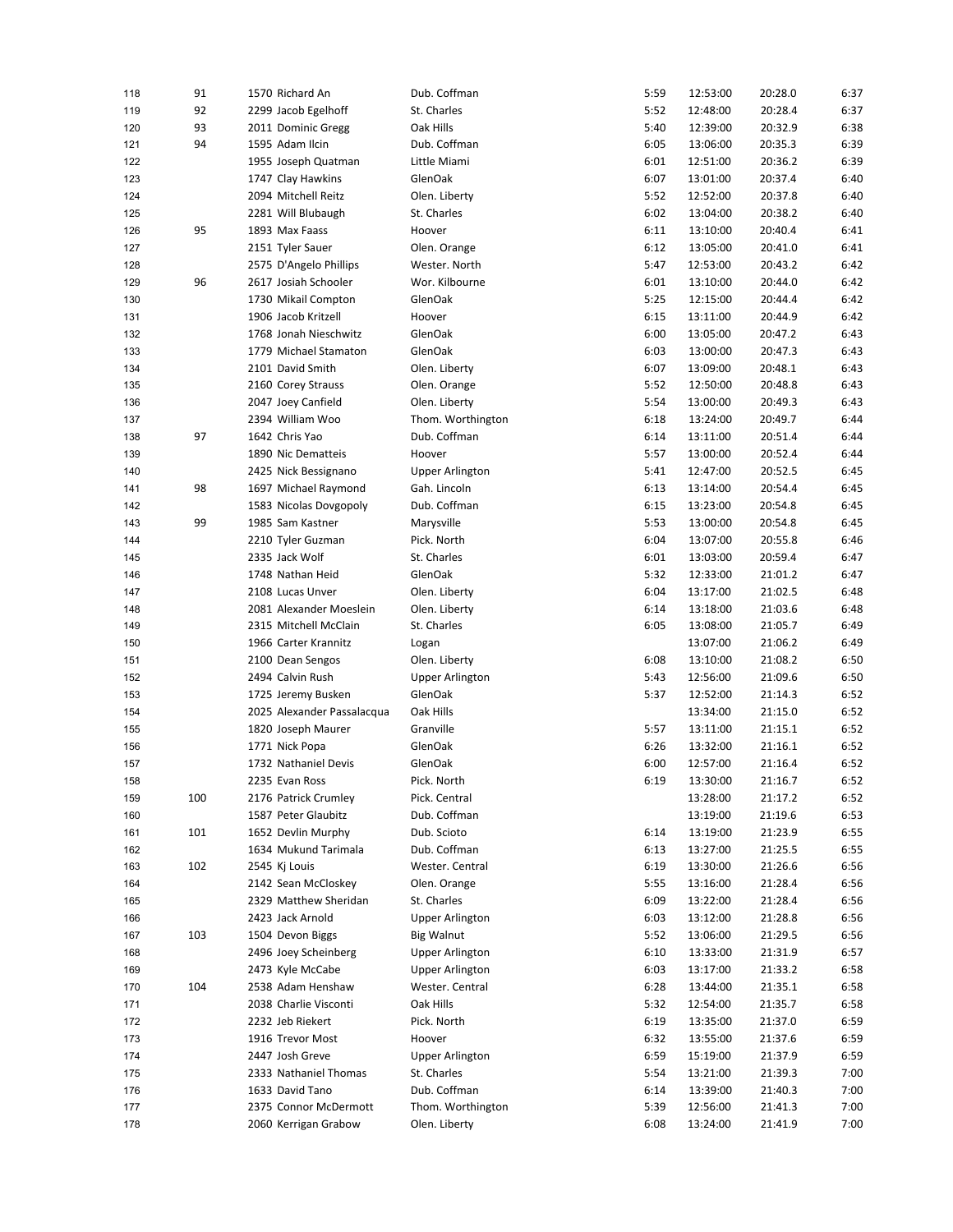| 179 |     | 2488 Will Price           | <b>Upper Arlington</b> | 6:59 | 15:19:00 | 21:42.4 | 7:01 |
|-----|-----|---------------------------|------------------------|------|----------|---------|------|
| 180 |     | 2240 Reece Touvell        | Pick. North            | 6:00 | 13:23:00 | 21:43.5 | 7:01 |
| 181 | 105 | 2621 Peyton Spann         | Wor. Kilbourne         | 6:01 | 13:32:00 | 21:45.6 | 7:02 |
| 182 |     | 1761 Jonathan McCahan     | <b>GlenOak</b>         | 6:21 | 13:40:00 | 21:47.0 | 7:02 |
| 183 |     | 2326 Noel Sarver          | St. Charles            | 6:28 | 13:57:00 | 21:47.2 | 7:02 |
| 184 |     | 1969 Kobie Reed           | Logan                  | 6:00 | 13:27:00 | 21:47.4 | 7:02 |
| 185 | 106 | 2552 Jacob Shepherd       | Wester, Central        | 6:34 | 13:59:00 | 21:48.9 | 7:03 |
| 186 |     | 1781 Ben Verble           | GlenOak                | 6:27 | 13:53:00 | 21:50.1 | 7:03 |
| 187 |     | 2196 Brandon Arnett       | Pick. North            | 6:16 | 13:37:00 | 21:50.6 | 7:03 |
| 188 | 107 | 1526 Timothy Lotts        | Big Walnut             | 6:18 | 13:38:00 | 21:52.8 | 7:04 |
| 189 |     | 1791 Garrett Culbertson   | Grandview Hts.         |      | 13:36:00 | 21:53.4 | 7:04 |
| 190 | 108 | 1506 Kaleb Bryant         | <b>Big Walnut</b>      | 6:21 | 13:43:00 | 21:56.1 | 7:05 |
| 191 |     | 2292 John Curry           | St. Charles            | 6:09 | 13:33:00 | 21:58.4 | 7:06 |
| 192 |     | 1593 Rikimasa Hotta       | Dub. Coffman           | 6:16 | 13:41:00 | 22:03.3 | 7:07 |
| 193 |     | 2205 Cameron Davis        | Pick. North            | 6:17 | 13:40:00 | 22:04.3 | 7:08 |
| 194 |     | 2344 Ulan Abasbekov       | Thom. Worthington      | 6:28 | 13:59:00 | 22:05.9 | 7:08 |
| 195 |     | 2386 Ben Remlinger        | Thom. Worthington      | 6:23 | 13:51:00 | 22:07.0 | 7:09 |
|     |     | 2338 Zachary Youger       | St. Charles            | 6:22 | 13:54:00 | 22:07.5 | 7:09 |
| 196 |     |                           |                        |      |          | 22:08.6 |      |
| 197 |     | 2562 Ryan Heighton        | Wester. North          | 6:11 | 14:05:00 |         | 7:09 |
| 198 |     | 2127 Calvin Gunawan       | Olen. Orange           | 6:53 | 14:15:00 | 22:09.0 | 7:09 |
| 199 | 109 | 1986 Grant Kessler        | Marysville             | 6:29 | 13:56:00 | 22:09.7 | 7:09 |
| 200 |     | 2130 Michael Holmes       | Olen. Orange           | 6:19 | 13:48:00 | 22:11.9 | 7:10 |
| 201 |     | 2304 Adam Groene          | St. Charles            |      | 13:44:00 | 22:12.7 | 7:10 |
| 202 |     | 2295 Christopher Dixon    | St. Charles            | 6:23 | 13:58:00 | 22:14.0 | 7:11 |
| 203 |     | 1591 Alexander Hess       | Dub. Coffman           | 5:47 | 13:18:00 | 22:14.3 | 7:11 |
| 204 | 110 | 1524 Matthew Lanning      | <b>Big Walnut</b>      | 6:21 | 13:52:00 | 22:19.2 | 7:12 |
| 205 | 111 | 2531 Nathan Forrest       | Wester. Central        | 6:46 | 14:15:00 | 22:22.0 | 7:13 |
| 206 |     | 2316 Andrew McGirty       | St. Charles            | 6:28 | 13:58:00 | 22:23.8 | 7:14 |
| 207 |     | 2283 Matthew Bruggeman    | St. Charles            | 6:10 | 13:54:00 | 22:30.3 | 7:16 |
| 208 | 112 | 2622 David Turner         | Wor. Kilbourne         | 6:30 | 14:03:00 | 22:31.0 | 7:16 |
| 209 |     | 2277 Jacob Anthuvan       | St. Charles            | 6:26 | 14:06:00 | 22:31.1 | 7:16 |
| 210 |     | 1626 Grant Schroeder      | Dub. Coffman           | 6:24 | 14:13:00 | 22:34.0 | 7:17 |
| 211 | 113 | 2186 Richard Phan         | Pick. Central          | 6:52 | 14:21:00 | 22:37.8 | 7:18 |
| 212 |     | 2385 Dillon Seymour       | Thom. Worthington      |      | 14:32:00 | 22:39.9 | 7:19 |
| 213 |     | 1953 Benjamin Long        | Little Miami           | 6:22 | 14:12:00 | 22:45.7 | 7:21 |
| 214 | 114 | 1544 Paul Hansen          | Col. Academy           | 6:30 | 14:21:00 | 22:51.5 | 7:23 |
| 215 | 115 | 1536 Derek Stacy          | <b>Big Walnut</b>      | 6:24 | 14:15:00 | 22:52.9 | 7:23 |
| 216 |     | 2313 Alex Leonard         | St. Charles            | 6:31 | 14:21:00 | 22:57.1 | 7:25 |
| 217 |     | 2034 Martin Smith         | Oak Hills              | 6:56 | 14:33:00 | 23:07.1 | 7:28 |
| 218 | 116 | 1542 Gunner Geiger        | Col. Academy           | 6:53 | 14:31:00 | 23:10.0 | 7:29 |
| 219 |     | 1721 Michael Beule        | GlenOak                | 6:32 | 14:20:00 | 23:10.6 | 7:29 |
| 220 | 117 | 1513 Johnny Gartner       | <b>Big Walnut</b>      | 6:27 | 14:25:00 | 23:12.7 | 7:30 |
| 221 |     | 1638 Lavear Whitney       | Dub. Coffman           |      | 14:25:00 | 23:13.1 | 7:30 |
| 222 | 118 | 1509 Samuel Delfino       | <b>Big Walnut</b>      | 6:55 | 14:34:00 | 23:13.6 | 7:30 |
| 223 |     | 1814 Matt Dunning         | Granville              | 6:20 | 14:30:00 | 23:17.0 | 7:31 |
|     | 119 | 1850 Charlie Zimmerman    | Del. Hayes             | 6:22 |          |         |      |
| 224 |     |                           |                        |      | 14:30:00 | 23:20.2 | 7:32 |
| 225 |     | 1935 Christopher Thomas   | Hoover                 | 6:31 | 14:28:00 | 23:21.3 | 7:33 |
| 226 | 120 | 1706 Grant Westfall       | Gah. Lincoln           | 6:49 | 14:40:00 | 23:29.2 | 7:35 |
| 227 |     | 1569 Brette An            | Dub. Coffman           | 6:24 | 14:14:00 | 23:30.8 | 7:36 |
| 228 |     | 1618 John Pero            | Dub. Coffman           | 6:33 | 14:46:00 | 23:31.0 | 7:36 |
| 229 |     | 2476 Juan Mercado Loya    | <b>Upper Arlington</b> | 6:50 | 14:46:00 | 23:45.6 | 7:40 |
| 230 | 121 | 2624 Connor Watson        | Wor. Kilbourne         | 6:54 | 15:01:00 | 23:48.6 | 7:41 |
| 231 |     | 2398 Nicco Bartolli       | Tri-Valley             | 6:45 | 14:56:00 | 23:50.1 | 7:42 |
| 232 |     | 2513 Brandon Weaver       | <b>Upper Arlington</b> | 6:16 | 14:39:00 | 23:51.3 | 7:42 |
| 233 |     | 2534 Ben Giffin           | Wester. Central        | 7:05 | 15:09:00 | 23:51.9 | 7:42 |
| 234 | 122 | 1836 Andrew Lund          | Del. Hayes             | 6:34 | 14:32:00 | 23:54.4 | 7:43 |
| 235 |     | 2502 Elijah Eli Shoemaker | <b>Upper Arlington</b> | 6:13 | 14:17:00 | 23:54.7 | 7:43 |
| 236 |     | 2291 Adam Conselyea       | St. Charles            | 6:27 | 14:49:00 | 24:11.5 | 7:49 |
| 237 |     | 2008 Henok Endale         | Oak Hills              | 7:10 | 15:28:00 | 24:11.9 | 7:49 |
| 238 |     | 2389 Kevin Schlichting    | Thom. Worthington      | 6:57 | 15:13:00 | 24:13.3 | 7:49 |
| 239 | 123 | 1862 Billy Lasch          | Hil. Bradley           | 7:40 | 15:37:00 | 24:15.6 | 7:50 |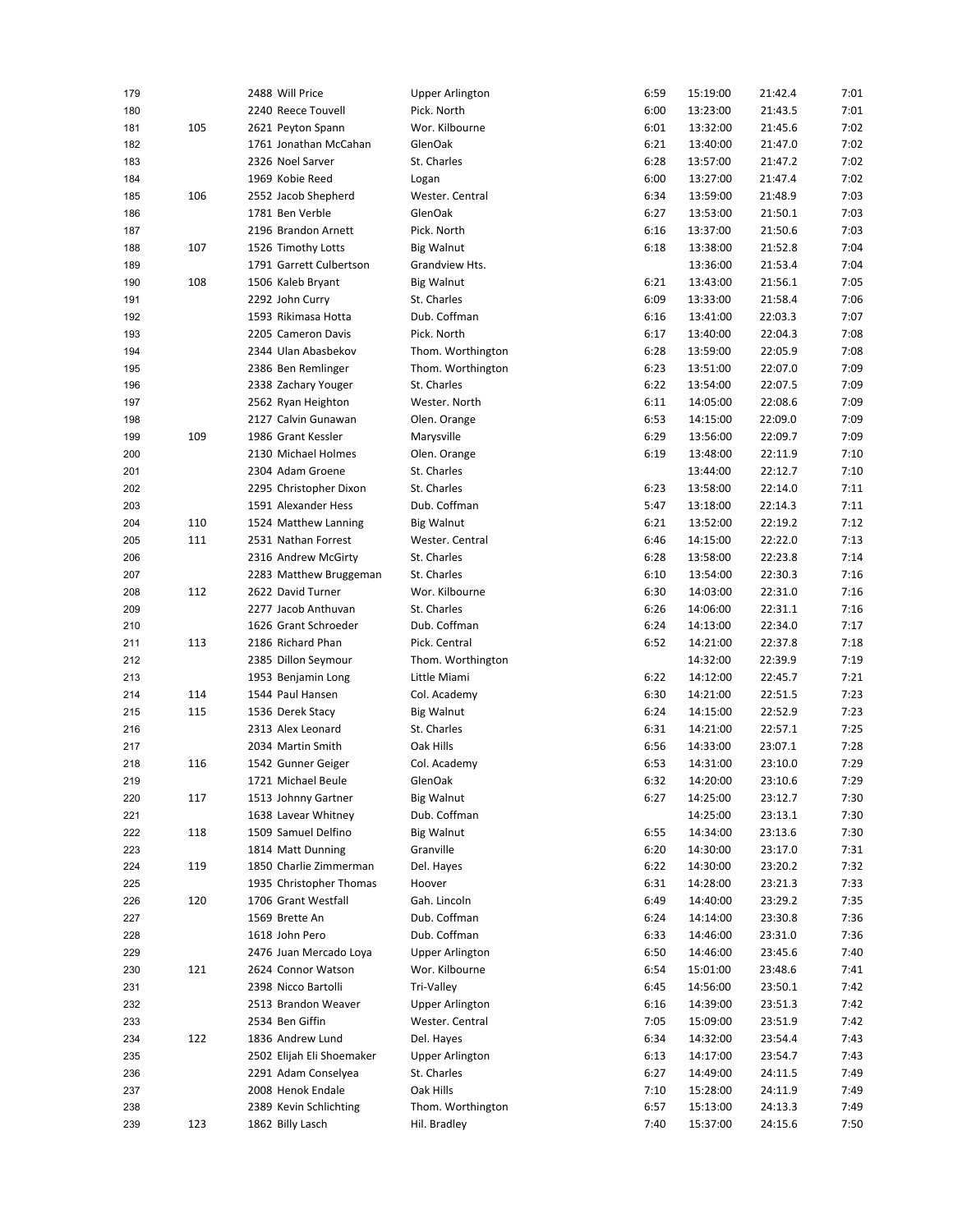|     | 2278 Nick Baetz            | St. Charles            | 7:11  | 15:17:00 | 24:18.1 | 7:51  |
|-----|----------------------------|------------------------|-------|----------|---------|-------|
|     | 2419 Tanner Vernon         | Tri-Valley             | 6:51  | 15:06:00 | 24:19.3 | 7:51  |
|     | 1508 K.C. Ciallella        | <b>Big Walnut</b>      | 6:55  | 15:01:00 | 24:21.0 | 7:52  |
|     | 2306 Seth Holway           | St. Charles            | 7:08  | 15:05:00 | 24:22.8 | 7:52  |
|     | 2499 Nathan Sells          | <b>Upper Arlington</b> | 6:59  | 15:28:00 | 24:23.2 | 7:52  |
| 124 | 1693 Sreekar Miriyala      | Gah. Lincoln           | 7:19  | 15:28:00 | 24:23.6 | 7:53  |
|     | 2168 Riley Wood            | Olen. Orange           | 7:21  | 15:29:00 | 24:24.0 | 7:53  |
|     | 2157 Dale Sickman          | Olen. Orange           | 7:21  | 15:39:00 | 24:28.1 | 7:54  |
| 125 | 1847 Chris Ward            | Del. Hayes             | 7:03  | 15:08:00 | 24:29.9 | 7:55  |
|     | 2028 Chase Sauer           | Oak Hills              | 6:52  | 15:12:00 | 24:34.4 | 7:56  |
|     | 1518 Max Hilliard          | <b>Big Walnut</b>      | 7:15  | 15:29:00 | 24:36.3 | 7:57  |
|     | 1580 Adam Collins          | Dub. Coffman           | 7:19  | 15:31:00 | 24:43.6 | 7:59  |
|     | 1753 Philip Kaufholz       | GlenOak                | 7:19  | 15:30:00 | 24:54.8 | 8:03  |
| 126 | 2612 Nate McCauley         | Wor. Kilbourne         |       | 15:37:00 | 24:54.8 | 8:03  |
| 127 | 1854 Thomas Dye            | Hil. Bradley           | 7:20  | 15:39:00 | 24:56.5 | 8:03  |
|     | 2312 Will Leithauser       | St. Charles            | 7:06  | 15:20:00 | 25:00.4 | 8:04  |
|     | 2384 Nic Pham              | Thom. Worthington      | 7:34  | 15:59:00 | 25:03.1 | 8:05  |
|     | 2119 James Bulinski        | Olen. Orange           | 6:50  | 15:30:00 | 25:03.3 | 8:05  |
|     | 1772 Gian Marco Romagnoli  | GlenOak                |       | 15:32:00 | 25:07.4 | 8:07  |
|     | 2199 Balakrishna Brahmanda | Pick. North            | 7:24  | 15:42:00 | 25:08.7 | 8:07  |
| 128 | 1559 Ben Ross              | Col. Academy           | 7:33  | 16:02:00 | 25:11.2 | 8:08  |
|     | 1514 Zach Grieser          | <b>Big Walnut</b>      | 7:03  | 15:38:00 | 25:13.3 | 8:09  |
| 129 | 1553 Ethan Nankeris        | Col. Academy           | 7:17  | 15:35:00 | 25:23.6 | 8:12  |
| 130 | 2181 Chandler Jent         | Pick. Central          | 7:07  | 15:57:00 | 25:27.7 | 8:13  |
|     | 1750 Justin Hurst          | GlenOak                | 7:15  | 15:54:00 | 25:28.6 | 8:14  |
| 131 | 1672 Timothy Gianotti      | Gah. Lincoln           | 7:31  | 16:01:00 | 25:33.6 | 8:15  |
|     | 1661 Evan Bordner          | Gah. Lincoln           | 6:55  | 16:06:00 | 25:38.0 | 8:17  |
|     | 2450 Kush Hari             | <b>Upper Arlington</b> | 7:40  | 15:44:00 | 25:40.2 | 8:17  |
|     | 2373 Blake Kennemer        | Thom. Worthington      | 7:23  | 15:59:00 | 25:50.6 | 8:21  |
|     | 2578 Camaron Varney        | Wester. North          | 7:18  | 16:08:00 | 26:27.2 | 8:32  |
|     | 1832 Charlie Ziegert       | Granville              | 7:48  | 16:54:00 | 26:52.1 | 8:41  |
| 132 | 1646 William Clark         | Dub. Scioto            | 7:21  | 16:19:00 | 26:53.8 | 8:41  |
|     | 1520 Adam Hoover           | <b>Big Walnut</b>      | 7:57  | 16:57:00 | 27:23.6 | 8:51  |
|     | 1896 Dennis Fradkin        | Hoover                 |       | 16:55:00 | 28:20.8 | 9:09  |
|     | 2297 Marcus Duemmel        | St. Charles            |       | 17:28:00 | 28:32.6 | 9:13  |
|     | 1746 Nicholas Guardado     | GlenOak                | 8:38  | 18:22:00 | 29:42.7 | 9:36  |
|     | 1687 Dylan Marcum          | Gah. Lincoln           | 8:17  | 19:39:00 | 32:15.2 | 10:25 |
|     | 1615 Stephen Newman        | Dub. Coffman           | 9:01  | 20:08:00 | 32:18.8 | 10:26 |
|     | 2775 Caroline Wittman      | Gah. Lincoln           | 3:44  |          | 37:53.5 | 12:14 |
|     | 1619 Stephen Piatkowski    | Dub. Coffman           | 10:15 | 23:02:00 | 39:13.0 | 12:40 |
|     |                            |                        |       |          |         |       |

## 1. Olen. Liberty

2 5 6 7 20 (24) (26) = 40

 Nathan Warrick, Nolan Vondracek, William Koberna, Andrew Boggs, Johnny Galloway, Eric Pohlman, Ben Schwartz

2. Little Miami

1 10 12 15 18 (22) (28) = 56

 Dawson Paul, Lincoln Schmucker, Daniel Chamberlin, Mitch Wehrung, Jacob Anderson, Andrew Biddle, Shaun Loftin

3. Thom. Worthington

9 21 25 39 51 (52) (64) = 145

Michael Corbett, Jon Galasso, Caspian Dritz, Clayton Wood, Jagger

Keeney, Will Houser, Devin Houdek

4. Oak Hills

16 27 30 32 49 (61) (92) = 154

 Kevin Callahan, Christopher Guy, Ethan King, Jacob Rice, Cory Thacker, Samuel Herzog, Dominic Gregg

## 5. Upper Arlington

11 17 19 53 58  $(74)(81) = 158$ Jason Pidcock, Russell Klebe, Jimmy Contakis, Cooper Lape, Caleb